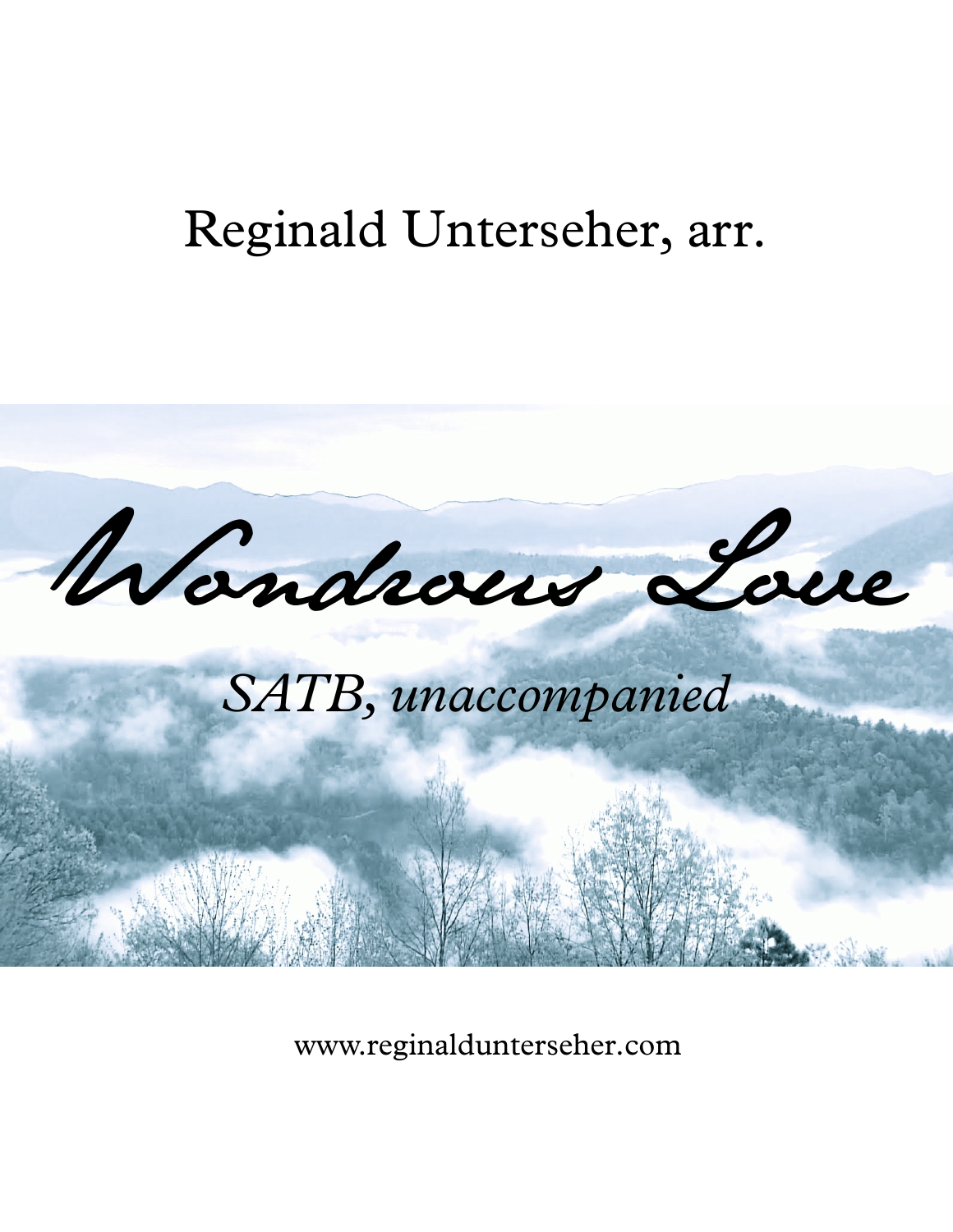## Wondrous Love *for the Shalom Choir*

SATB unaccompanied



*www.reginaldunterseher.com*